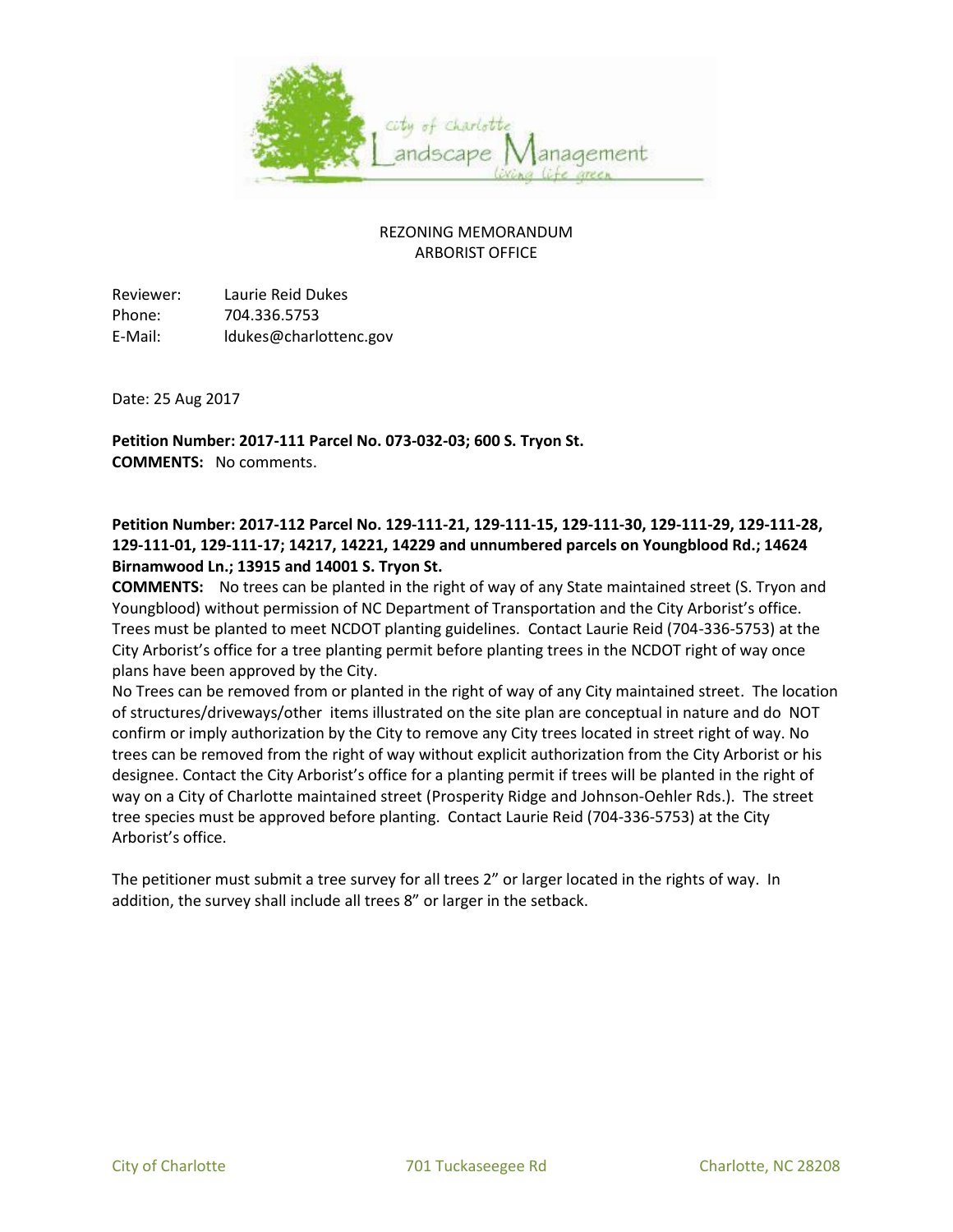

## **Petition Number: 2017-113 Parcel No. portion of 111-201-04; 9243 Cresswind Blvd.**

**COMMENTS:** No trees can be removed or planted in the right of way of any state maintained street without permission of NC Department of Transportation and the City Arborist's office. Trees must be planted to meet NCDOT planting guidelines. Contact Laurie Reid (704-336-5753) at the City Arborist's office for a tree planting permit before planting trees in the NCDOT right of way once plans have been approved by the City.

The location of structures/driveways/other items illustrated on the site plan are conceptual in nature and do NOT confirm or imply authorization by the City to remove any City trees located in street right of way. No trees can be removed from the right of way without explicit authorization from the City Arborist or his designee. Contact the City Arborist's office for a planting permit if trees will be planted in the right of way on a City of Charlotte maintained street. Contact Laurie Reid (704-336-5753) at the City Arborist's office to discuss trees species to be planted in the right of way on a City of Charlotte maintained street; species must be approved before planting.

The petitioner must submit a tree survey for all trees 2" or larger located in the rights of way. In addition, the survey shall include all trees 8" or larger in the setback.

### **Petition Number: 2017-114 Parcel No. 047-131-07; Mallard Creek Rd.**

**COMMENTS:** No trees can be removed or planted in the right of way of any state maintained streets (Mallard Creek Rd. and JN Pease Pl.) without permission of NC Department of Transportation and the City Arborist's office. Trees must be planted to meet NCDOT planting guidelines. Contact Laurie Reid (704-336-5753) at the City Arborist's office for a tree planting permit before planting trees in the NCDOT right of way once plans have been approved by the City.

The petitioner must submit a tree survey for all trees 2" or larger located in the rights of way. In addition, the survey shall include all trees 8" or larger in the setback.

#### **Petition Number: 2017-115 Parcel No. 097-131-15; 301 Eastway Drive**

**COMMENTS:** Trees cannot be removed from or planted in the right of way of any state maintained streets (Eastway Dr.) without permission of NC Department of Transportation and the City Arborist's office. Trees must be planted to meet NCDOT planting guidelines. Contact Laurie Reid (704-336-5753) at the City Arborist's office for a tree planting permit before planting trees in the NCDOT right of way once plans have been approved by the City.

The petitioner must submit a tree survey for all trees 2" or larger located in the rights of way. In addition, the survey shall include all trees 8" or larger in the setback.

#### **Petition Number: 2017-116 Parcel No. 175-145-03; 1600 Montford Dr.**

**COMMENTS:** The location of structures/driveways/other items illustrated on the site plan are conceptual in nature and do NOT confirm or imply authorization by the City to remove any City trees located in street right of way. No trees can be removed from the right of way without explicit authorization from the City Arborist or his designee. Contact the City Arborist's office for a planting permit if trees will be planted in the right of way on a City of Charlotte maintained street. Contact Laurie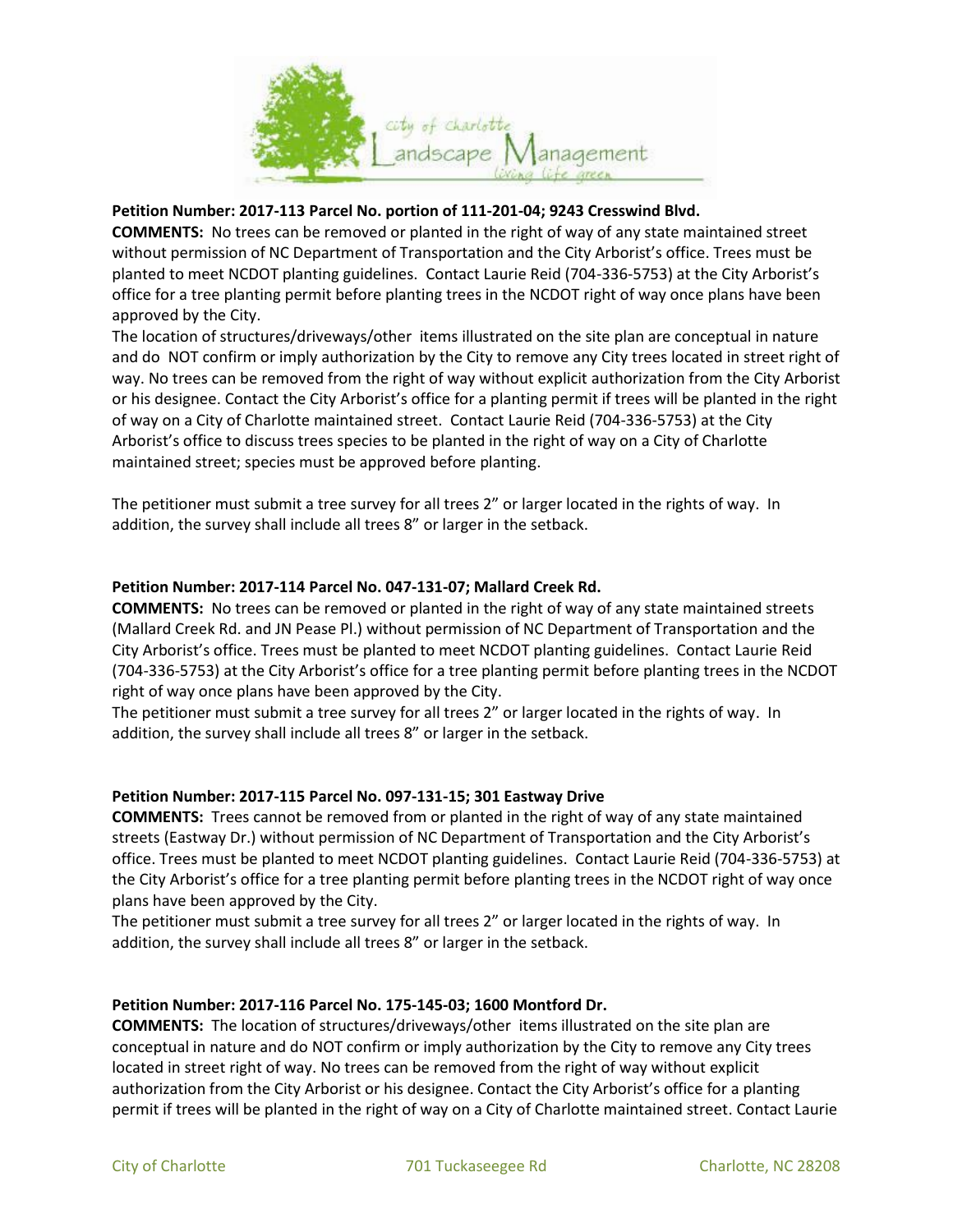

Reid (704-336-5753) at the City Arborist's office to discuss trees species to be planted in the right of way on a City of Charlotte maintained street; species must be approved before planting. The petitioner must submit a tree survey for all trees 2" or larger located in the rights of way.

Remove Optional provisions a. and b.; there are storm drain inlets/catch basins adjacent to Montford Dr. on the western edge of parcel. This request will be examined during the Land Development process and shall not be included on the rezoning document.

## **Petition Number: 2017-117 Parcel No. 105-021-18; 8401 and 8405 University East Dr.**

**COMMENTS:** Trees cannot be removed from or planted in the right of way of any state maintained streets (Old Concord Rd.) without permission of NC Department of Transportation and the City Arborist's office. Trees must be planted to meet NCDOT planting guidelines. Contact Laurie Reid (704- 336-5753) at the City Arborist's office for a tree planting permit before planting trees in the NCDOT right of way once plans have been approved by the City.

Trees cannot be removed from or planted in the right of way of all City of Charlotte maintained streets without explicit authorization from the City Arborist or his designee. Contact Laurie Reid (704-336-5753) at the City Arborist's office to discuss trees species to be planted in the right of way on a City of Charlotte maintained street; species must be approved before planting.

The petitioner must submit a tree survey for all trees 2" or larger located in the rights of way. In addition, the survey shall include all trees 8" or larger in the setback.

## **Petition Number: 2017-118 Parcel No. 041-151-06; 4799 Statesville Rd.**

**COMMENTS:** No trees can be removed or planted in the right of way of any state maintained street (Statesville Rd.) without permission of NC Department of Transportation and the City Arborist's office. Trees must be planted to meet NCDOT planting guidelines. Contact Laurie Reid (704-336-5753) at the City Arborist's office for a tree planting permit before planting trees in the NCDOT right of way once plans have been approved by the City.

Trees cannot be removed from or planted in the right of way of all City of Charlotte maintained streets (Cindy Ln. and Grasset Ave.) without explicit authorization from the City Arborist or his designee. Contact Laurie Reid (704-336-5753) at the City Arborist's office to discuss trees species to be planted in the right of way on a City of Charlotte maintained street; species must be approved before planting.

The petitioner must submit a tree survey for all trees 2" or larger located in the rights of way. In addition, the survey shall include all trees 8" or larger in the setback.

#### **Petition Number: 2017-119 Parcel No. 203-055-13; 10600 Nations Ford Rd.**

**COMMENTS:** No trees can be removed or planted in the right of way of any state maintained street (Statesville Rd.) without permission of NC Department of Transportation and the City Arborist's office. Trees must be planted to meet NCDOT planting guidelines. Contact Laurie Reid (704-336-5753) at the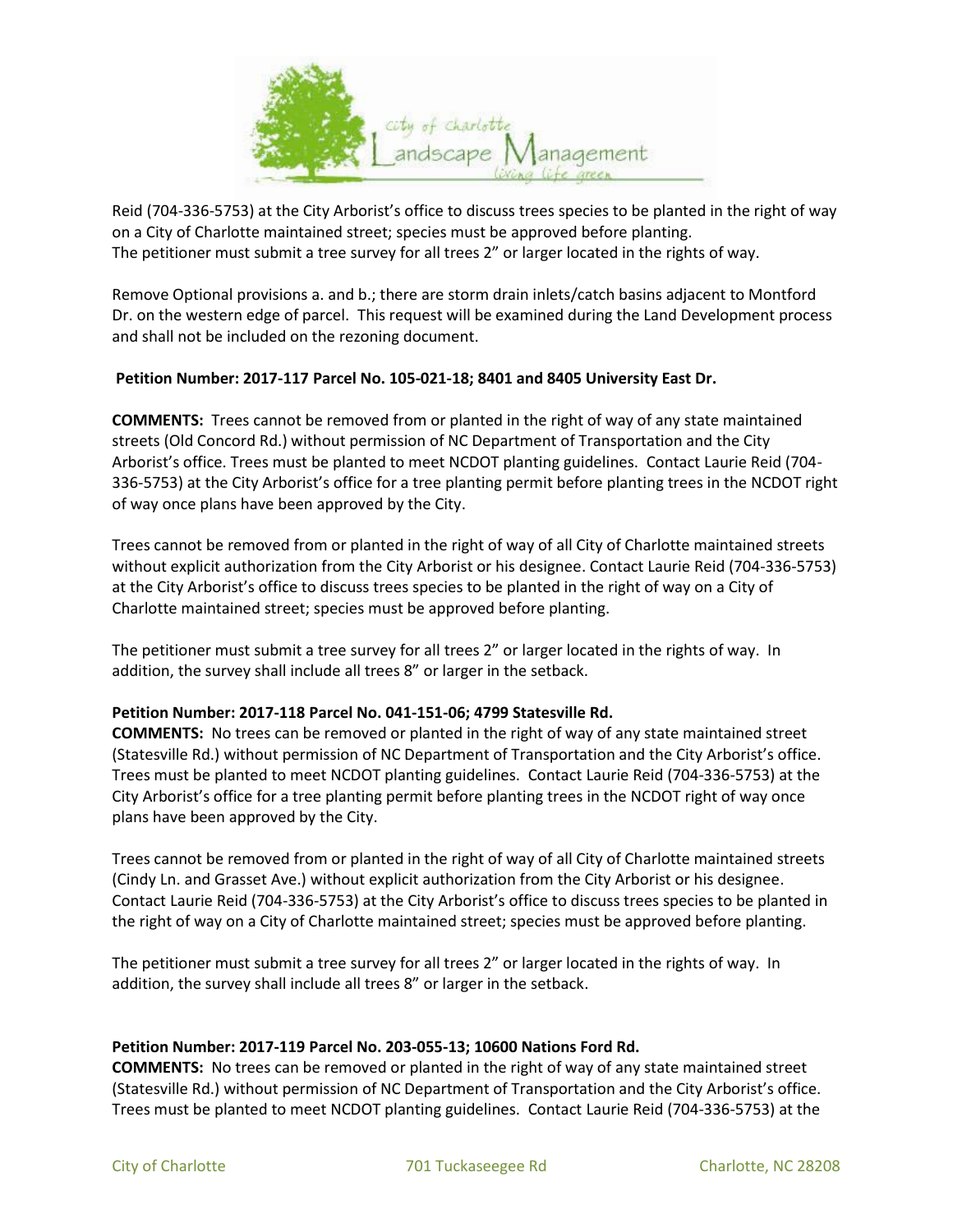

City Arborist's office for a tree planting permit before planting trees in the NCDOT right of way once plans have been approved by the City.

The petitioner must submit a tree survey for all trees 2" or larger located in the rights of way. In addition, the survey shall include all trees 8" or larger in the setback.

# **Petition Number: 2017-120 Parcel No. 091-071-04, 091-072-04; 530 E. Sugar Creek Rd. and 600 E. Sugar Creek Rd.**

**COMMENTS:** No trees can be removed or planted in the right of way of any state maintained street (E. Sugar Creek Rd.) without permission of NC Department of Transportation and the City Arborist's office. Trees must be planted to meet NCDOT planting guidelines. Contact Laurie Reid (704-336-5753) at the City Arborist's office for a tree planting permit before planting trees in the NCDOT right of way once plans have been approved by the City.

The location of structures/driveways/other items illustrated on the site plan are conceptual in nature and do NOT confirm or imply authorization by the City to remove any City trees located in street right of way (Raleigh St.). No trees can be removed from the right of way without explicit authorization from the City Arborist or his designee. Contact the City Arborist's office for a planting permit if trees will be planted in the right of way on a City of Charlotte maintained street. Contact Laurie Reid (704-336-5753) at the City Arborist's office to discuss trees species to be planted in the right of way on a City of Charlotte maintained street; species must be approved before planting.

The petitioner must submit a tree survey for all trees 2" or larger located in the rights of way. In addition, the survey shall include all trees 8" or larger in the setback.

# **Petition Number: 2017-121 Parcel No. 091-051-25, 091-051-12, 091-051-59, 091-051-31; 4301, 4311, 4357, and 4375 Raleigh St.**

**COMMENTS:** The location of structures/driveways/other items illustrated on the site plan are conceptual in nature and do NOT confirm or imply authorization by the City to remove any City trees located in street right of way (Raleigh St.). No trees can be removed from the right of way without explicit authorization from the City Arborist or his designee. Contact the City Arborist's office for a planting permit if trees will be planted in the right of way on a City of Charlotte maintained street. Contact Laurie Reid (704-336-5753) at the City Arborist's office to discuss trees species to be planted in the right of way on a City of Charlotte maintained street; species must be approved before planting.

The petitioner must submit a tree survey for all trees 2" or larger located in the rights of way. In addition, the survey shall include all trees 8" or larger in the setback.

## **Petition Number: 2017-122 Parcel No. 205-153-04; 9401 Nations Ford Rd.**

**COMMENTS:** Trees cannot be removed from or planted in the right of way of all City of Charlotte maintained streets (Nations Ford Rd. and Hebron St.) without explicit authorization from the City Arborist or his designee. Contact Laurie Reid (704-336-5753) at the City Arborist's office to discuss trees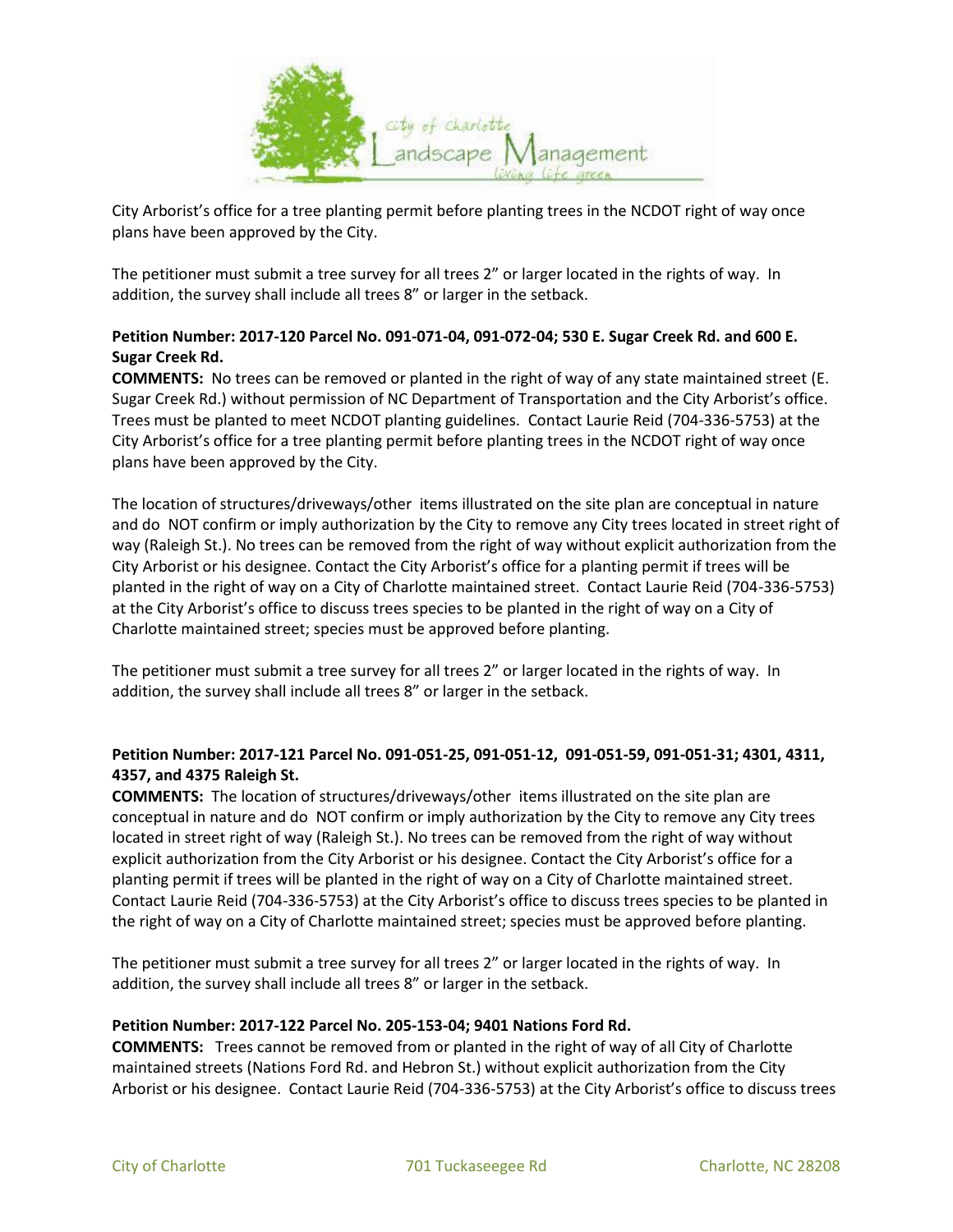

species to be planted in the right of way on a City of Charlotte maintained street; species must be approved before planting.

### **Petition Number: 2017-123 Parcel No. portion of 049-282-01; 8514 University City Blvd.**

**COMMENTS:** No trees can be removed or planted in the right of way of any state maintained street (University City Blvd.) without permission of NC Department of Transportation and the City Arborist's office. Trees must be planted to meet NCDOT planting guidelines. Contact Laurie Reid (704-336-5753) at the City Arborist's office for a tree planting permit before planting trees in the NCDOT right of way once plans have been approved by the City.

### **Petition Number: 2017-124 Parcel No. portion of 145-061-22; 3420 St. Vardell Ln.**

**COMMENTS:** No trees can be removed or planted in the right of way of any state maintained street without permission of NC Department of Transportation and the City Arborist's office. Trees must be planted to meet NCDOT planting guidelines. Contact Laurie Reid (704-336-5753) at the City Arborist's office for a tree planting permit before planting trees in the NCDOT right of way once plans have been approved by the City.

Trees cannot be removed from or planted in the right of way of all City of Charlotte maintained streets (St. Vardell Ln.). Contact Laurie Reid (704-336-5753) at the City Arborist's office to discuss trees species to be planted in the right of way on a City of Charlotte maintained street; species must be approved before planting.

**Petition Number: 2017-125 Parcel No. 201-071-10, 201-082-02, 201-082-01; Sandy Porter Rd, . COMMENTS:** Project is outside Charlotte City Limits. If annexed into the City of Charlotte, shall following the following requirements:

No trees can be removed or planted in the right of way of any state maintained street without permission of NC Department of Transportation and the City Arborist's office. Trees must be planted to meet NCDOT planting guidelines. Contact Laurie Reid (704-336-5753) at the City Arborist's office for a tree planting permit before planting trees in the NCDOT right of way once plans have been approved by the City.

Trees cannot be removed from or planted in the right of way of all City of Charlotte maintained streets. Contact Laurie Reid (704-336-5753) at the City Arborist's office to discuss trees species to be planted in the right of way on a City of Charlotte maintained street; species must be approved before planting.

#### **Petition Number: 2017-126 Parcel No. 029-022-13; 1030 Mallard Oaks Dr.**

**COMMENTS:** No trees can be removed or planted in the right of way of any state maintained street without permission of NC Department of Transportation and the City Arborist's office. Trees must be planted to meet NCDOT planting guidelines. Contact Laurie Reid (704-336-5753) at the City Arborist's